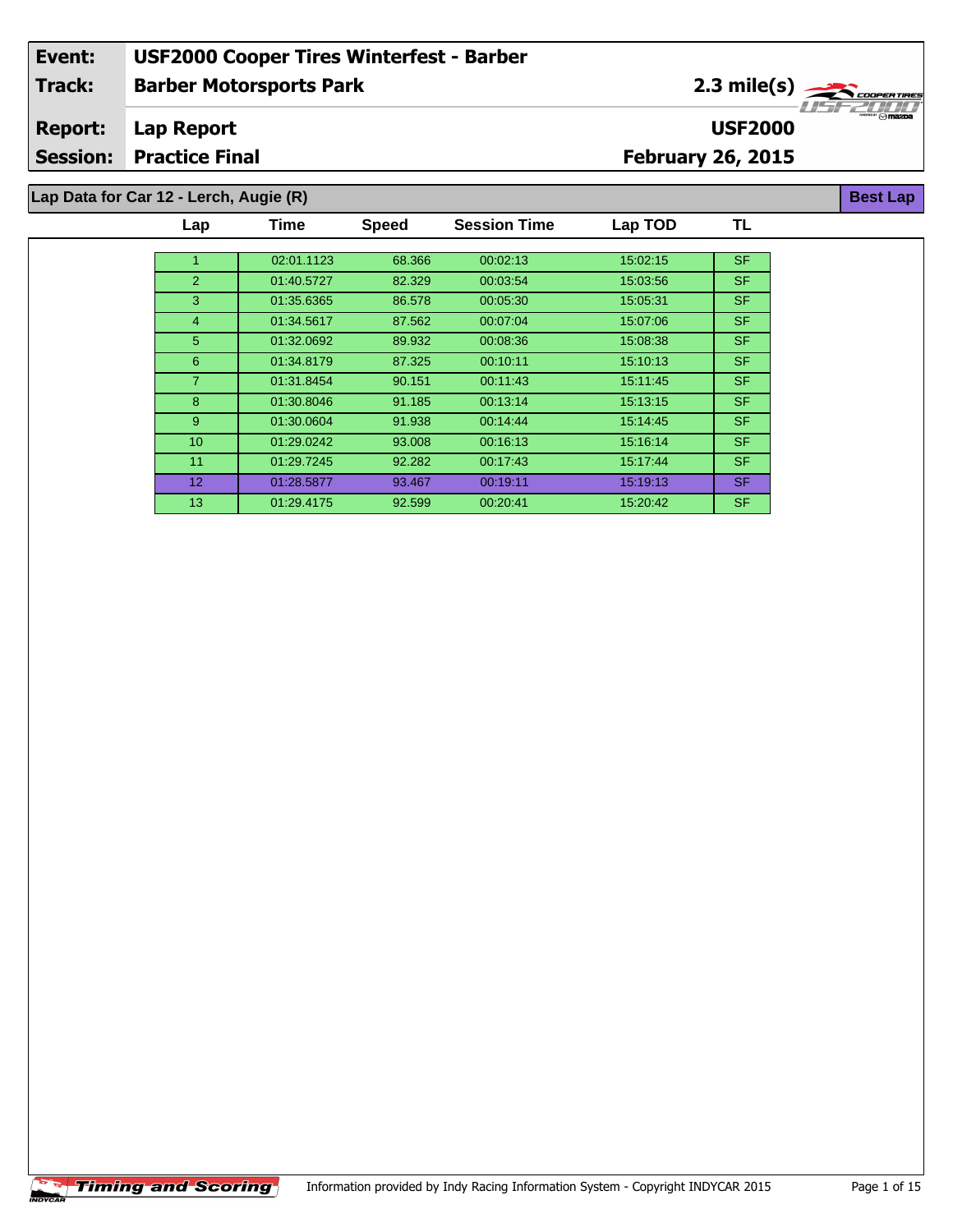#### **Barber Motorsports Park Lap Report February 26, 2015 Event: USF2000 Cooper Tires Winterfest - Barber Track: Report: Session: Practice Final USF2000** 2.3 mile(s) **Best Lap Lap Data for Car 14 - Stephens, Michai (R)**

| Lap             | Time       | <b>Speed</b> | <b>Session Time</b> | Lap TOD  | TL         |  |
|-----------------|------------|--------------|---------------------|----------|------------|--|
|                 | 01:57.4856 | 70.477       | 00:02:02            | 15:02:04 | <b>SF</b>  |  |
| 2               | 01:37.6571 | 84.786       | 00:03:40            | 15:03:42 | <b>SF</b>  |  |
| 3               | 03:07.7497 | 44.101       | 00:06:48            | 15:06:50 | <b>SFP</b> |  |
| 4               | 01:47.8429 | 76.778       | 00:08:36            | 15:08:37 | <b>SF</b>  |  |
| 5 <sup>5</sup>  | 01:35.6143 | 86.598       | 00:10:11            | 15:10:13 | SF.        |  |
| $6^{\circ}$     | 01:33.3301 | 88.717       | 00:11:45            | 15:11:46 | <b>SF</b>  |  |
|                 | 01:31.9686 | 90.031       | 00:13:17            | 15:13:18 | SF.        |  |
| 8               | 01:30.5492 | 91.442       | 00:14:47            | 15:14:49 | SF.        |  |
| 9               | 01:29.6362 | 92.373       | 00:16:17            | 15.16.18 | SF.        |  |
| 10 <sup>°</sup> | 01:30.4885 | 91.503       | 00.17.47            | 15:17:49 | SF.        |  |
| 11              | 01:31.2011 | 90.788       | 00:19:18            | 15:19:20 | SF.        |  |
| 12 <sup>2</sup> | 01:32.0441 | 89.957       | 00:20:51            | 15:20:52 | SF.        |  |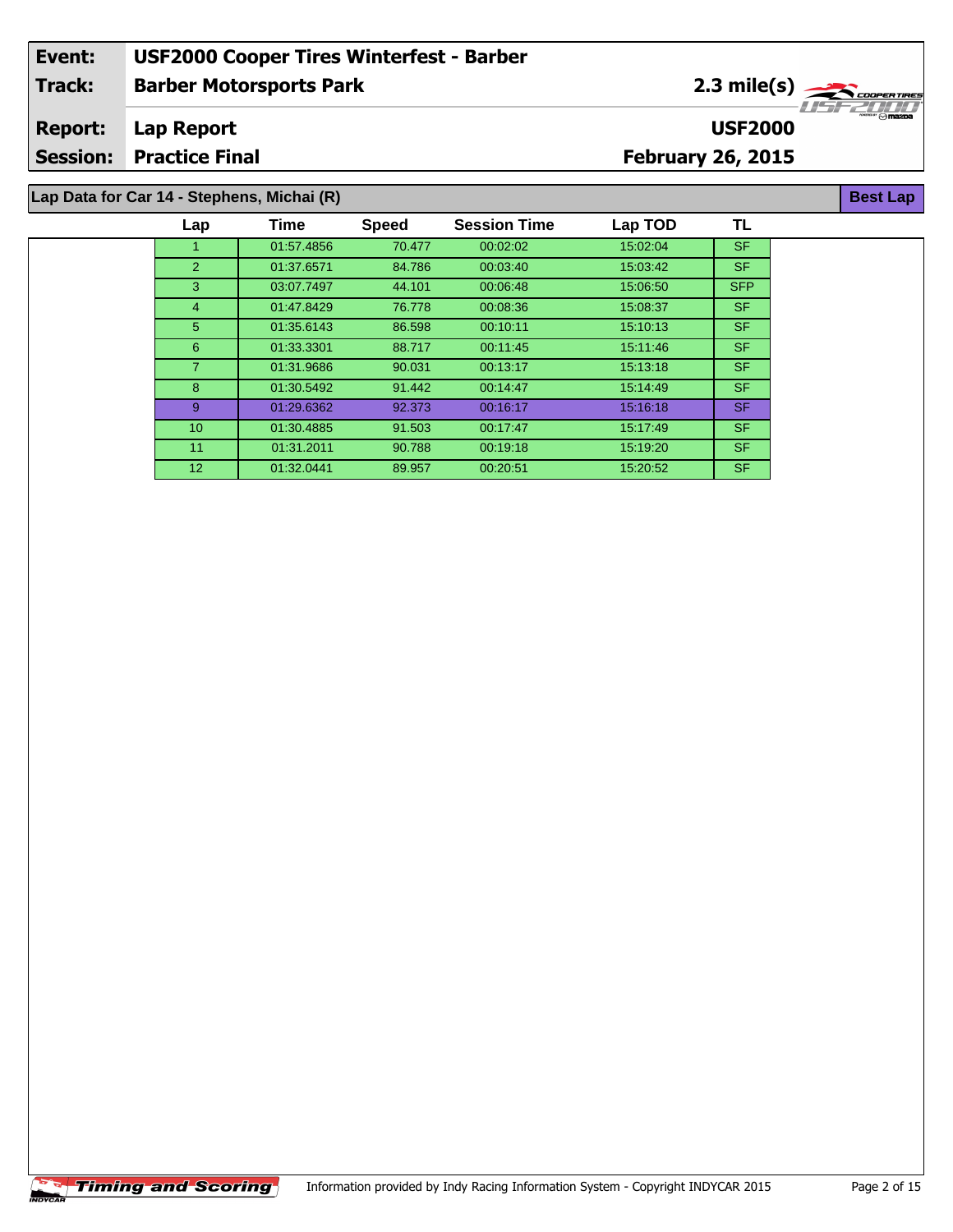| Event:         | <b>USF2000 Cooper Tires Winterfest - Barber</b> |                                                 |                        |
|----------------|-------------------------------------------------|-------------------------------------------------|------------------------|
| Track:         | <b>Barber Motorsports Park</b>                  | $2.3$ mile(s) $\rightarrow$ $\sim$ coorer TIRES | <i>. I LEET III II</i> |
| <b>Report:</b> | Lap Report                                      | <b>USF2000</b>                                  | $\odot$ mazna          |
|                | <b>Session: Practice Final</b>                  | <b>February 26, 2015</b>                        |                        |
|                |                                                 |                                                 |                        |

1 02:07.7621 64.808 00:13:27 15:13:29 SF 02:00.7220 68.587 00:15:28 15:15:30 SF 01:46.5880 77.682 00:17:15 15:17:16 SF 01:43.2920 80.161 00:18:58 15:18:60 SF 01:44.0592 79.570 00:20:42 15:20:44 SF

**Lap Time Speed Session Time Lap TOD**

## **Lap Data for Car 16 - Dayson, James**

**TL**

| iming and Scoring |
|-------------------|
|                   |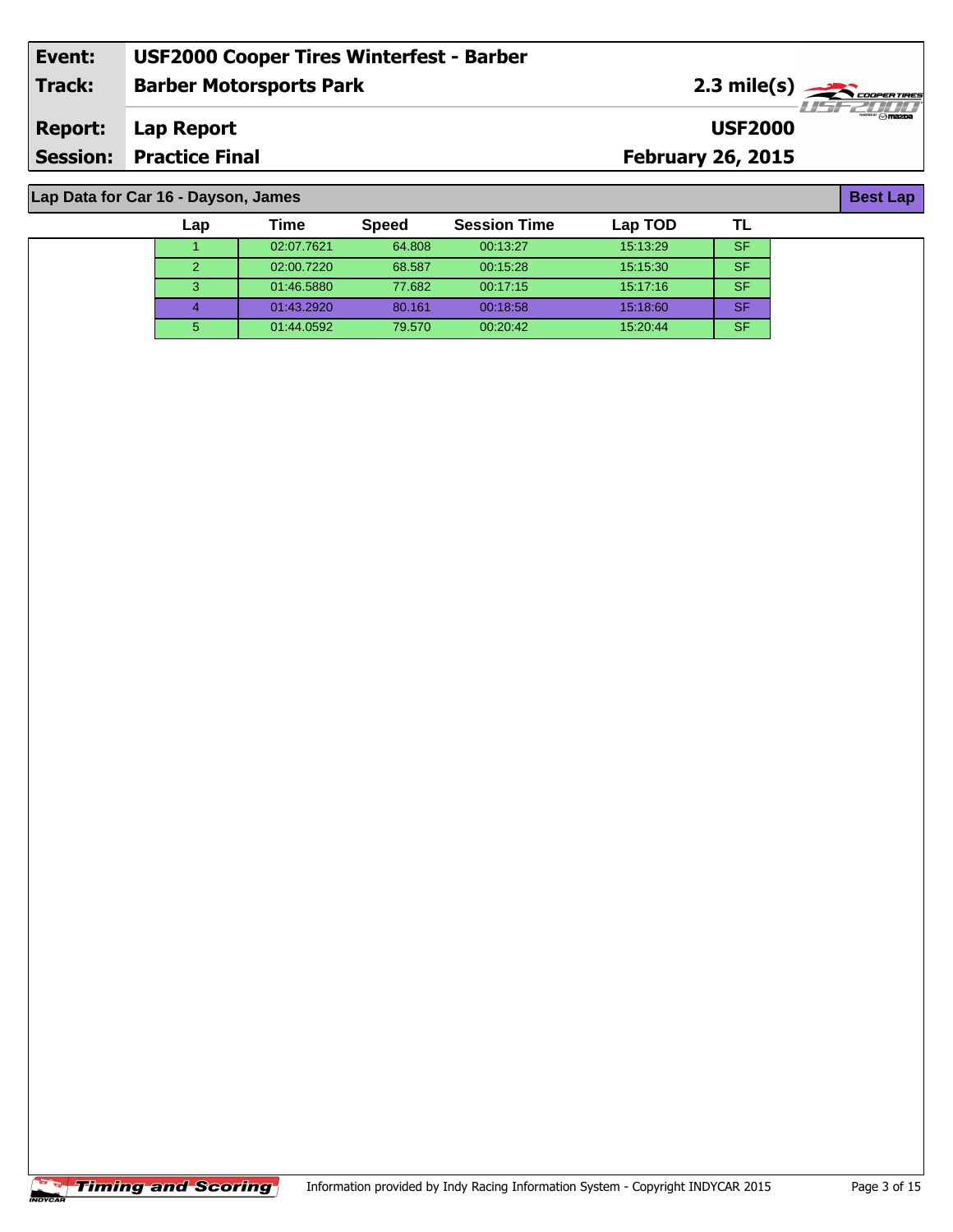| Event:         | <b>USF2000 Cooper Tires Winterfest - Barber</b> |                                                                                                                                                                                                                                                                                                                                                                                                                                   |
|----------------|-------------------------------------------------|-----------------------------------------------------------------------------------------------------------------------------------------------------------------------------------------------------------------------------------------------------------------------------------------------------------------------------------------------------------------------------------------------------------------------------------|
| Track:         | <b>Barber Motorsports Park</b>                  | $2.3$ mile(s) $\overbrace{\hspace{2.5cm}}$ $\overbrace{\hspace{2.5cm}}$ $\overbrace{\hspace{2.5cm}}$ $\overbrace{\hspace{2.5cm}}$ $\overbrace{\hspace{2.5cm}}$ $\overbrace{\hspace{2.5cm}}$ $\overbrace{\hspace{2.5cm}}$ $\overbrace{\hspace{2.5cm}}$ $\overbrace{\hspace{2.5cm}}$ $\overbrace{\hspace{2.5cm}}$ $\overbrace{\hspace{2.5cm}}$ $\overbrace{\hspace{2.5cm}}$ $\overbrace{\hspace{2.5cm}}$ $\overbrace{\hspace{2.5cm$ |
| <b>Report:</b> | Lap Report                                      | $\odot$ mazna<br><b>USF2000</b>                                                                                                                                                                                                                                                                                                                                                                                                   |
|                | <b>Session: Practice Final</b>                  | <b>February 26, 2015</b>                                                                                                                                                                                                                                                                                                                                                                                                          |
|                |                                                 |                                                                                                                                                                                                                                                                                                                                                                                                                                   |

## **Lap Data for Car 17 - Franzoni, Victor**

| Lap           | Time       | <b>Speed</b> | <b>Session Time</b> | Lap TOD  |            |
|---------------|------------|--------------|---------------------|----------|------------|
|               | 01:46.4856 | 77.757       | 00:01:50            | 15:01:52 | <b>SF</b>  |
| $\mathcal{P}$ | 01:36.3861 | 85.905       | 00:03:26            | 15:03:28 | <b>SF</b>  |
| 3             | 01:31.2409 | 90.749       | 00:04:58            | 15:04:59 | <b>SF</b>  |
| 4             | 01:46.8551 | 77.488       | 00:06:44            | 15:06:46 | <b>SFP</b> |
| 5             | 04:22.7876 | 31.508       | 00:11:07            | 15:11:09 | <b>SF</b>  |
| 6             | 03:36.5889 | 38.229       | 00:14:44            | 15:14:45 | <b>SFP</b> |
|               | 05:35.2321 | 24.699       | 00:20:19            | 15:20:21 | <b>SFP</b> |



**Best Lap**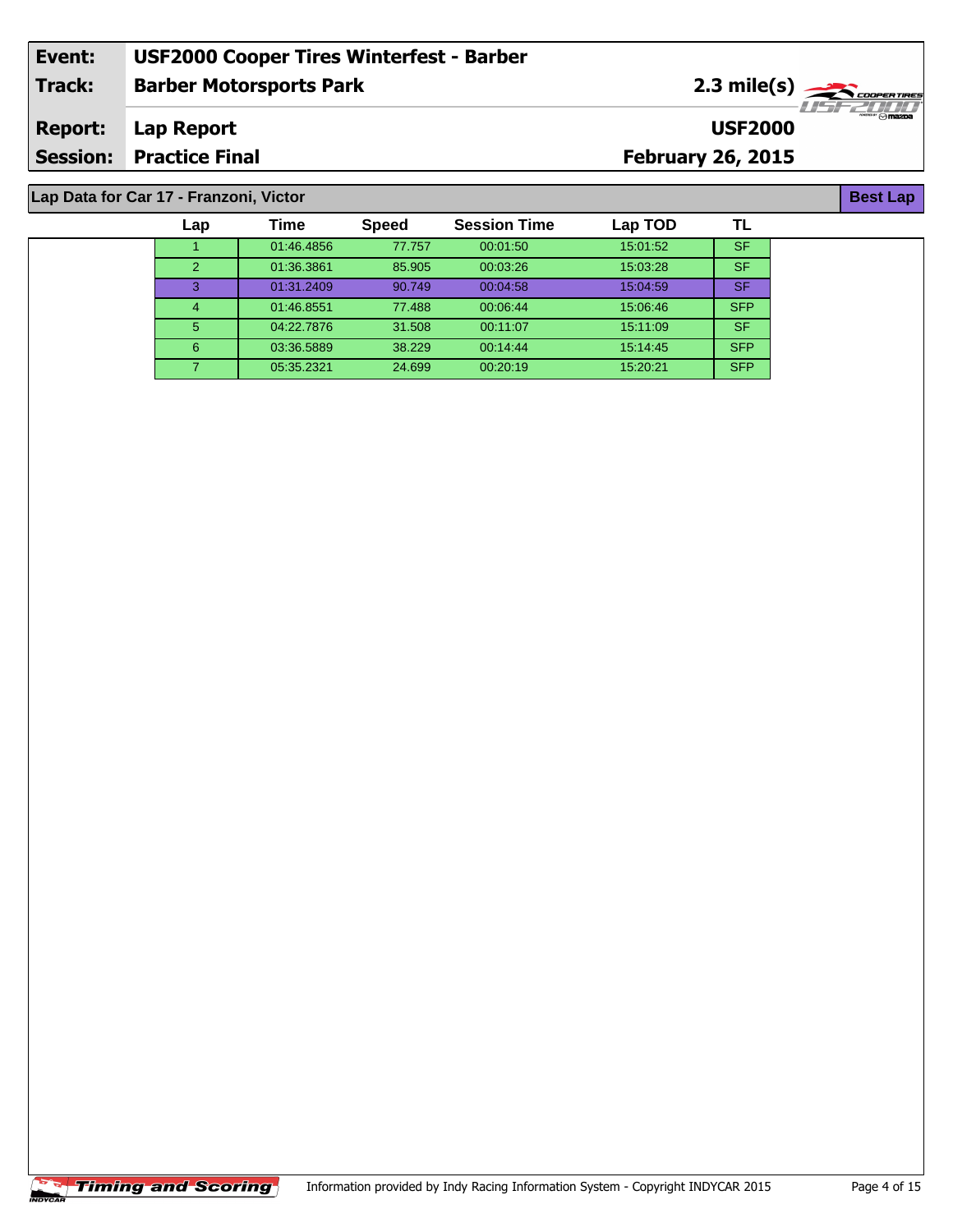#### **Barber Motorsports Park Lap Report February 26, 2015 Event: USF2000 Cooper Tires Winterfest - Barber Track: Report: Session: Practice Final USF2000** 2.3 mile(s) **Best Lap Lap Data for Car 2 - Jamin, Nico**

| Lap            | Time       | <b>Speed</b> | <b>Session Time</b> | Lap TOD  | TL        |
|----------------|------------|--------------|---------------------|----------|-----------|
|                | 01:29.6031 | 92.408       | 00:03:13            | 15:03:15 | <b>SF</b> |
| $\overline{2}$ | 01:29.5040 | 92.510       | 00:04:43            | 15:04:44 | <b>SF</b> |
| 3              | 01:28.3142 | 93.756       | 00:06:11            | 15:06:13 | SF.       |
| 4              | 01:26.7418 | 95.456       | 00:07:38            | 15:07:39 | SF.       |
| 5 <sup>5</sup> | 01:26.1464 | 96.115       | 00:09:04            | 15:09:06 | <b>SF</b> |
| 6              | 01:25.5573 | 96.777       | 00:10:29            | 15:10:31 | SF.       |
| $\overline{7}$ | 01:25.6295 | 96.696       | 00:11:55            | 15:11:57 | SF.       |
| 8              | 01:27.7102 | 94.402       | 00:13:23            | 15:13:24 | SF.       |
| 9              | 01:25.5237 | 96.815       | 00:14:48            | 15:14:50 | SF.       |
| 10             | 01:33.1915 | 88.849       | 00:16:22            | 15:16:23 | SF.       |
| 11             | 01:28.0122 | 94.078       | 00:17:50            | 15:17:51 | SF.       |
| 12             | 01:25.1113 | 97.284       | 00:19:15            | 15:19:16 | SF.       |
| 13             | 01:26.0441 | 96.230       | 00:20:41            | 15:20:42 | SF.       |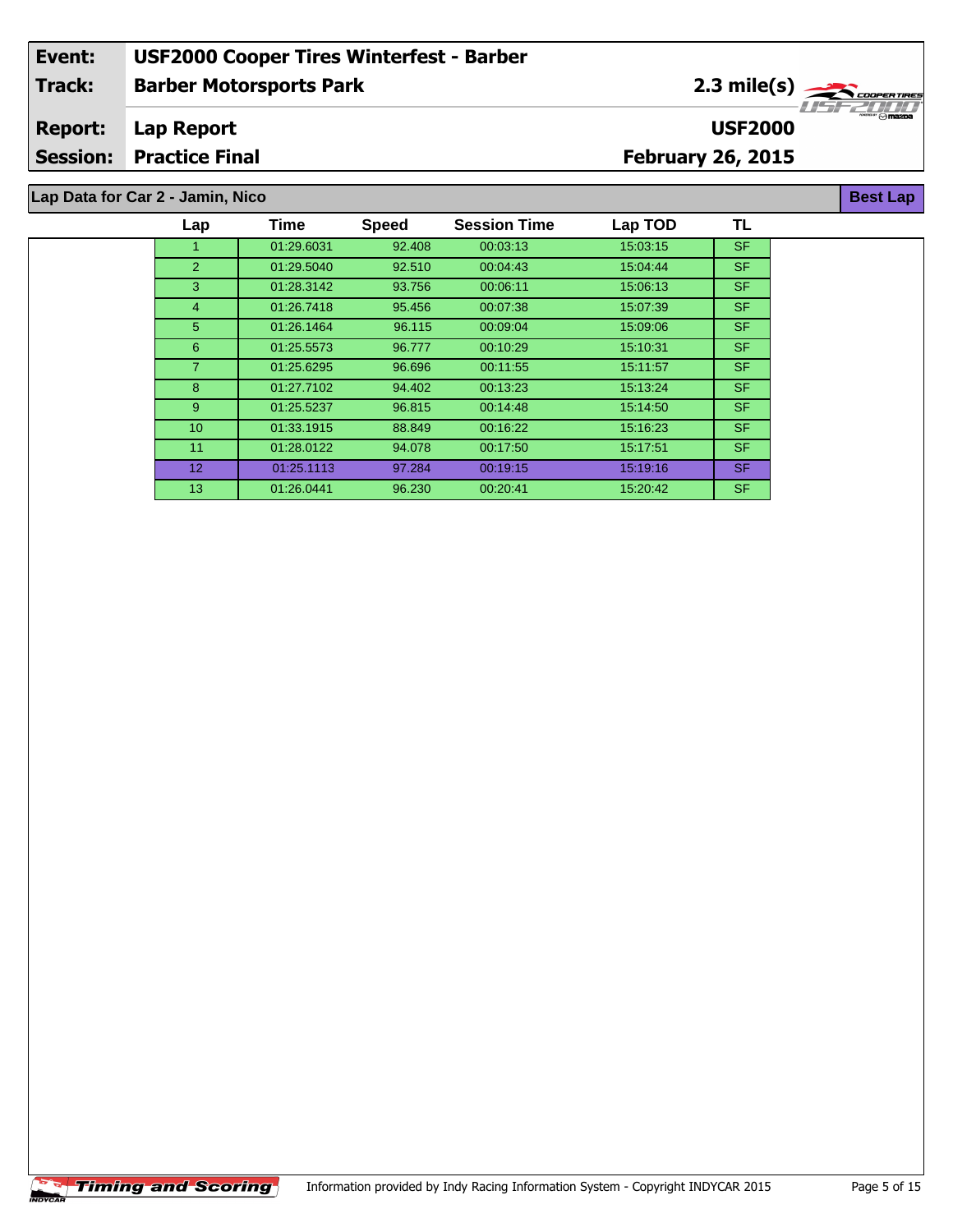#### **Barber Motorsports Park Lap Report February 26, 2015 Event: USF2000 Cooper Tires Winterfest - Barber Track: Report: Session: Practice Final USF2000** 2.3 mile(s) **Best Lap Lap Data for Car 22 - Eidson, Jake**

| Time<br><b>TL</b><br><b>Session Time</b><br>Lap TOD<br><b>Speed</b><br>Lap<br><b>SF</b><br>01:31.2199<br>00:03:19<br>15:03:20<br>90.770<br><b>SFP</b><br>$\overline{2}$<br>01:43.8302<br>15:05:04<br>79.746<br>00:05:02<br><b>SF</b><br>3<br>02:28.8911<br>00:07:31<br>15:07:33<br>55.611<br><b>SF</b><br>01:28.3368<br>93.732<br>00:08:60<br>15:09:01<br>4<br><b>SFP</b><br>5 <sup>5</sup><br>01:40.9013<br>15:10:42<br>82.060<br>00:10:41<br><b>SF</b><br>6<br>02:24.5024<br>57,300<br>00:13:05<br>15:13:07<br><b>SF</b><br>01:26.1740<br>96.085<br>15:14:33<br>00:14:31<br><b>SF</b><br>8<br>01:26.4615<br>15:15:59<br>95.765<br>00:15:58<br><b>SF</b><br>9<br>01:24.9031<br>97.523<br>15:17:24<br>00:17:23<br><b>SF</b><br>01:30.7228<br>10 <sup>°</sup><br>15:18:55<br>91.267<br>00:18:53<br><b>SF</b><br>01:24.3321<br>98.183<br>11<br>00:20:18<br>15:20:19 |  |  |  |  |
|-------------------------------------------------------------------------------------------------------------------------------------------------------------------------------------------------------------------------------------------------------------------------------------------------------------------------------------------------------------------------------------------------------------------------------------------------------------------------------------------------------------------------------------------------------------------------------------------------------------------------------------------------------------------------------------------------------------------------------------------------------------------------------------------------------------------------------------------------------------------|--|--|--|--|
|                                                                                                                                                                                                                                                                                                                                                                                                                                                                                                                                                                                                                                                                                                                                                                                                                                                                   |  |  |  |  |
|                                                                                                                                                                                                                                                                                                                                                                                                                                                                                                                                                                                                                                                                                                                                                                                                                                                                   |  |  |  |  |
|                                                                                                                                                                                                                                                                                                                                                                                                                                                                                                                                                                                                                                                                                                                                                                                                                                                                   |  |  |  |  |
|                                                                                                                                                                                                                                                                                                                                                                                                                                                                                                                                                                                                                                                                                                                                                                                                                                                                   |  |  |  |  |
|                                                                                                                                                                                                                                                                                                                                                                                                                                                                                                                                                                                                                                                                                                                                                                                                                                                                   |  |  |  |  |
|                                                                                                                                                                                                                                                                                                                                                                                                                                                                                                                                                                                                                                                                                                                                                                                                                                                                   |  |  |  |  |
|                                                                                                                                                                                                                                                                                                                                                                                                                                                                                                                                                                                                                                                                                                                                                                                                                                                                   |  |  |  |  |
|                                                                                                                                                                                                                                                                                                                                                                                                                                                                                                                                                                                                                                                                                                                                                                                                                                                                   |  |  |  |  |
|                                                                                                                                                                                                                                                                                                                                                                                                                                                                                                                                                                                                                                                                                                                                                                                                                                                                   |  |  |  |  |
|                                                                                                                                                                                                                                                                                                                                                                                                                                                                                                                                                                                                                                                                                                                                                                                                                                                                   |  |  |  |  |
|                                                                                                                                                                                                                                                                                                                                                                                                                                                                                                                                                                                                                                                                                                                                                                                                                                                                   |  |  |  |  |
|                                                                                                                                                                                                                                                                                                                                                                                                                                                                                                                                                                                                                                                                                                                                                                                                                                                                   |  |  |  |  |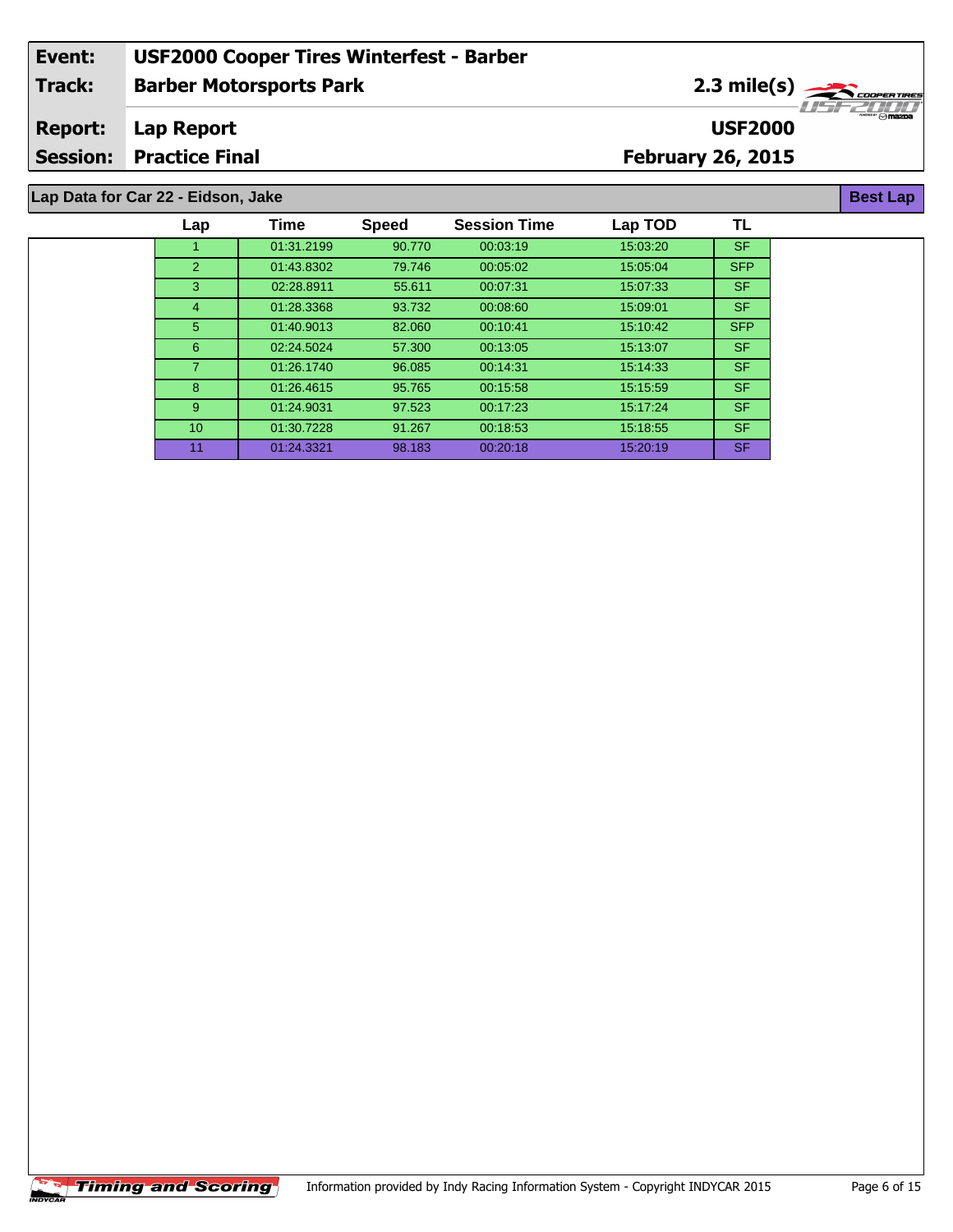#### **Barber Motorsports Park Lap Report February 26, 2015 Event: USF2000 Cooper Tires Winterfest - Barber Track: Report: Session: Practice Final USF2000** 2.3 mile(s) **Best Lap Lap Data for Car 3 - Telitz, Aaron**

### 1 02:40.2554 51.668 00:02:47 15:02:49 SFP 2 01:55.3768 71.765 00:04:43 15:04:44 SF 3 01:31.0566 90.932 00:06:14 15:06:15 SF 4 01:28.3458 93.723 00:07:42 15:07:44 SF 5 01:26.6737 95.531 00:09:09 15:09:10 SF 6 01:25.9272 96.361 00:10:35 15:10:36 SF 7 01:26.4143 95.817 00:12:01 15:12:03 SF 8 01:25.7592 96.549 00:13:27 15:13:28 SF 9 01:27.2517 94.898 00:14:54 15:14:56 SF 10 01:25.6613 96.660 00:16:20 15:16:21 SF 11 01:27.0155 95.155 00:17:47 15:17:48 SF 12 01:25.2328 97.146 00:19:12 15:19:14 SF 13 01:27.5585 94.565 00:20:39 15:20:41 SF **Lap Time Speed Session Time Lap TOD TL**

÷.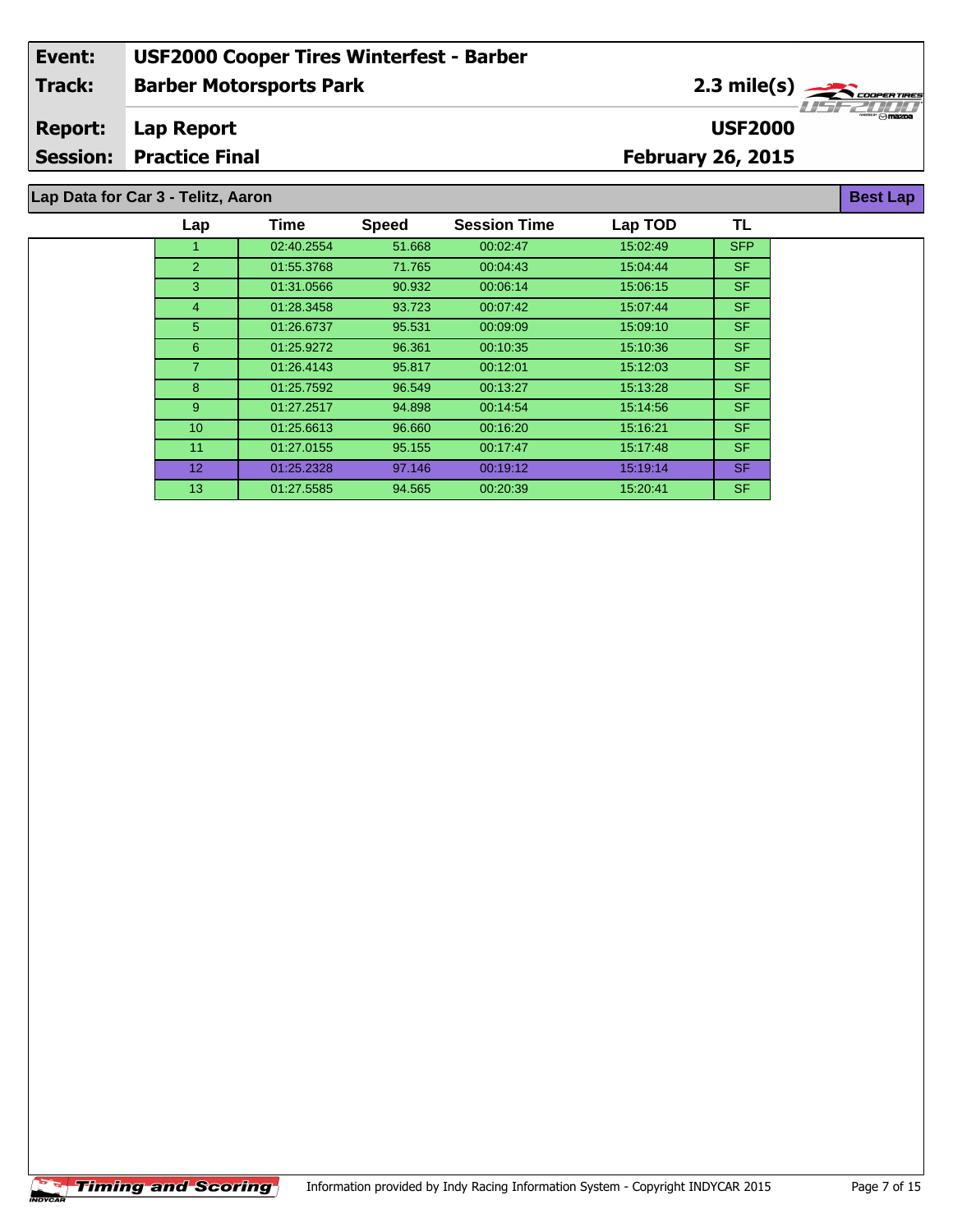#### **Barber Motorsports Park Lap Report February 26, 2015 Event: USF2000 Cooper Tires Winterfest - Barber Track: Report: Session: Practice Final USF2000** 2.3 mile(s) **Best Lap Lap Data for Car 33 - Martin, Anthony (R)**

| Lap             | Time       | <b>Speed</b> | <b>Session Time</b> | Lap TOD  | TL        |
|-----------------|------------|--------------|---------------------|----------|-----------|
|                 | 01:30.6480 | 91.342       | 00:03:17            | 15:03:19 | <b>SF</b> |
| 2               | 01:30.3719 | 91.621       | 00:04:48            | 15:04:49 | SF.       |
| 3               | 01:28.2362 | 93.839       | 00:06:16            | 15:06:18 | SF.       |
| 4               | 01:28.0808 | 94.005       | 00:07:44            | 15:07:46 | <b>SF</b> |
| 5 <sup>5</sup>  | 01:27.4032 | 94.733       | 00:09:11            | 15:09:13 | SF.       |
| $6^{\circ}$     | 01:26.7619 | 95.434       | 00:10:38            | 15:10:40 | SF.       |
| 7.              | 01:26.5702 | 95.645       | 00:12:05            | 15:12:06 | SF.       |
| 8               | 01:26.3411 | 95.899       | 00:13:31            | 15:13:33 | SF.       |
| 9               | 01:28.6818 | 93.368       | 00:14:60            | 15:15:02 | SF.       |
| 10 <sup>°</sup> | 01:26.6321 | 95.577       | 00:16:26            | 15:16:28 | SF.       |
| 11              | 01:26.0056 | 96.273       | 00:17:52            | 15:17:54 | SF.       |
| 12 <sup>2</sup> | 01:26.8702 | 95.315       | 00:19:19            | 15:19:21 | <b>SF</b> |
| 13              | 01:26.2662 | 95.982       | 00:20:46            | 15:20:47 | SF.       |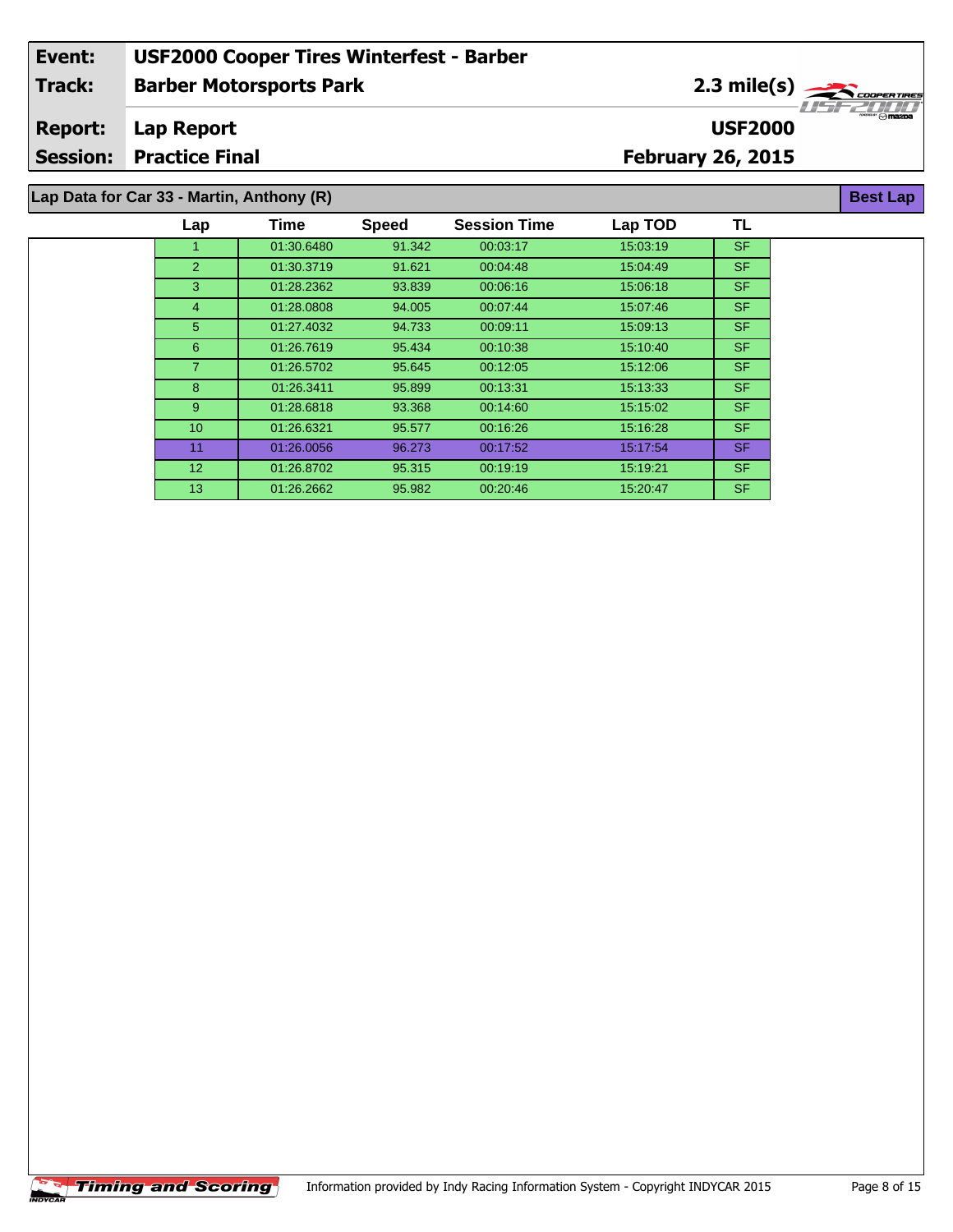#### **Barber Motorsports Park Lap Report February 26, 2015 Event: USF2000 Cooper Tires Winterfest - Barber Track: Report: Session: Practice Final USF2000** 2.3 mile(s) **Best Lap Lap Data for Car 6 - Hanratty, Max (R)**

| Lap         | Time       | <b>Speed</b> | <b>Session Time</b> | Lap TOD  | ΤL        |
|-------------|------------|--------------|---------------------|----------|-----------|
|             | 02:02.9187 | 67.362       | 00:02:14            | 15:02:16 | <b>SF</b> |
| 2           | 02:54.9362 | 47.332       | 00:05:09            | 15:05:11 | SF.       |
| 3           | 01:44.4062 | 79.306       | 00:06:54            | 15:06:55 | <b>SF</b> |
| 4           | 01:39.0468 | 83.597       | 00:08:33            | 15:08:34 | SF.       |
| 5           | 01:38.2441 | 84.280       | 00:10:11            | 15:10:13 | SF.       |
| 6           | 01:37.5253 | 84.901       | 00:11:48            | 15:11:50 | SF.       |
|             | 01:37.7085 | 84.742       | 00:13:26            | 15:13:28 | <b>SF</b> |
| 8           | 01:36.2796 | 86,000       | 00:15:02            | 15:15:04 | <b>SF</b> |
| $9^{\circ}$ | 01:34.6213 | 87.507       | 00:16:37            | 15:16:39 | SF.       |
| 10          | 01:33.8128 | 88.261       | 00:18:11            | 15:18:13 | SF.       |
| 11          | 01:32.6021 | 89.415       | 00:19:43            | 15:19:45 | SF.       |
| 12          | 01:31.7298 | 90.265       | 00:21:15            | 15:21:17 | SF.       |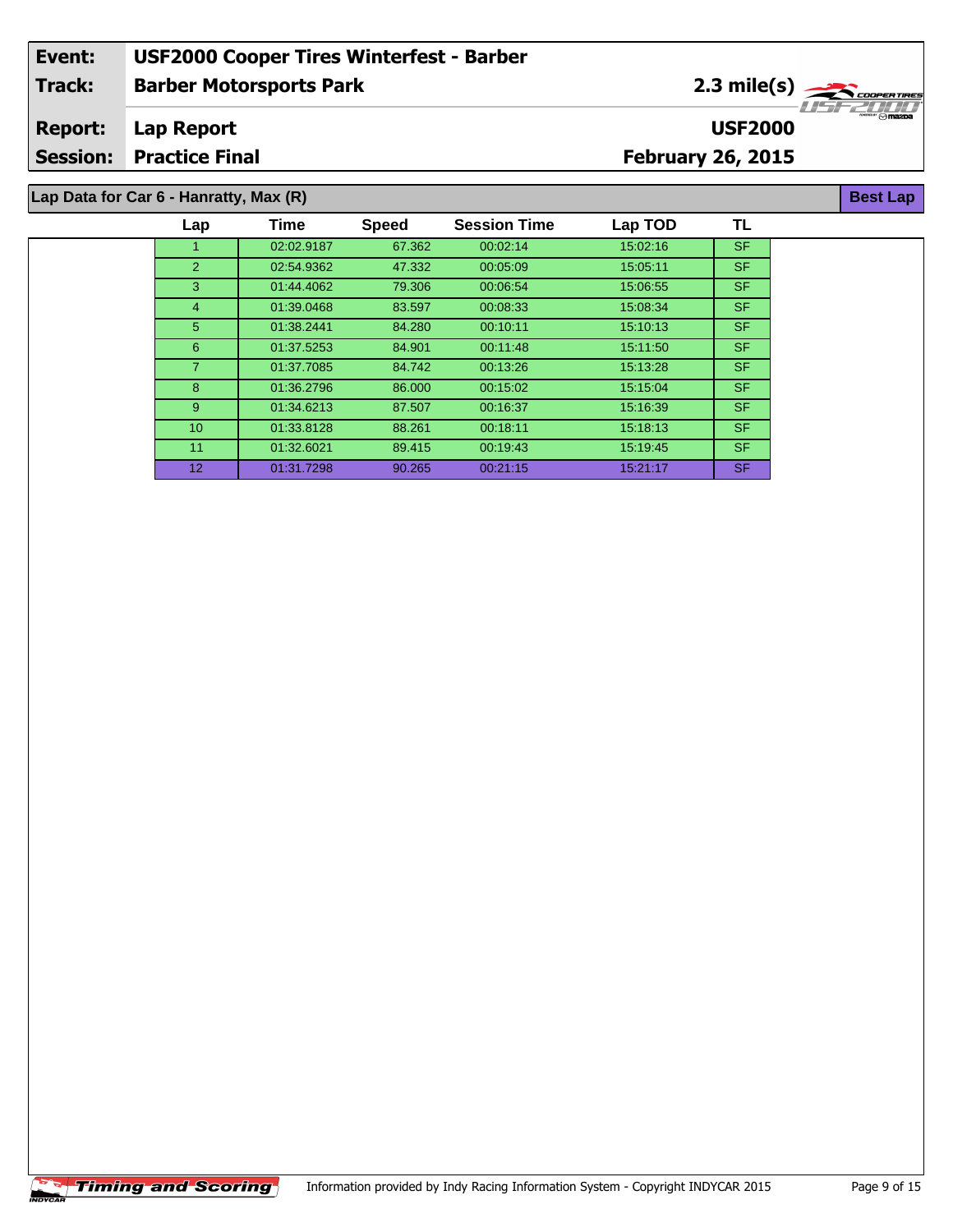#### **Barber Motorsports Park Lap Report February 26, 2015 Event: USF2000 Cooper Tires Winterfest - Barber Track: Report: Session: Practice Final USF2000** 2.3 mile(s) **Best Lap**

### **Lap Data for Car 80 - Thompson, Parker (R)**

| Lap             | Time       | <b>Speed</b> | <b>Session Time</b> | Lap TOD  | TL         |
|-----------------|------------|--------------|---------------------|----------|------------|
|                 | 01:50.6796 | 74.811       | 00:01:58            | 15:02:00 | <b>SF</b>  |
| 2               | 02:34.4379 | 53.614       | 00:04:33            | 15.04:35 | <b>SFP</b> |
| 3               | 02:03.5200 | 67.034       | 00:06:36            | 15:06:38 | <b>SFP</b> |
| $\overline{4}$  | 01:35.9304 | 86.313       | 00:08:12            | 15:08:14 | SF.        |
| 5               | 01:29.1628 | 92.864       | 00:09:41            | 15:09:43 | SF.        |
| 6               | 01:27.9053 | 94.192       | 00:11:09            | 15:11:11 | SF.        |
| $\overline{7}$  | 01:28.3452 | 93.723       | 00:12:38            | 15:12:39 | SF.        |
| 8               | 01:27.3640 | 94.776       | 00:14:05            | 15:14:07 | SF.        |
| 9               | 01:31.1281 | 90.861       | 00:15:36            | 15.15.38 | SF.        |
| 10 <sup>°</sup> | 01:28.3952 | 93.670       | 00:17:05            | 15:17:06 | SF.        |
| 11              | 01:26.8729 | 95.312       | 00:18:32            | 15:18:33 | SF.        |
| 12 <sup>2</sup> | 01:26.5296 | 95.690       | 00:19:58            | 15.19.60 | SF.        |
| 13              | 01:26.0021 | 96.277       | 00:21:24            | 15.21.26 | SF.        |
|                 |            |              |                     |          |            |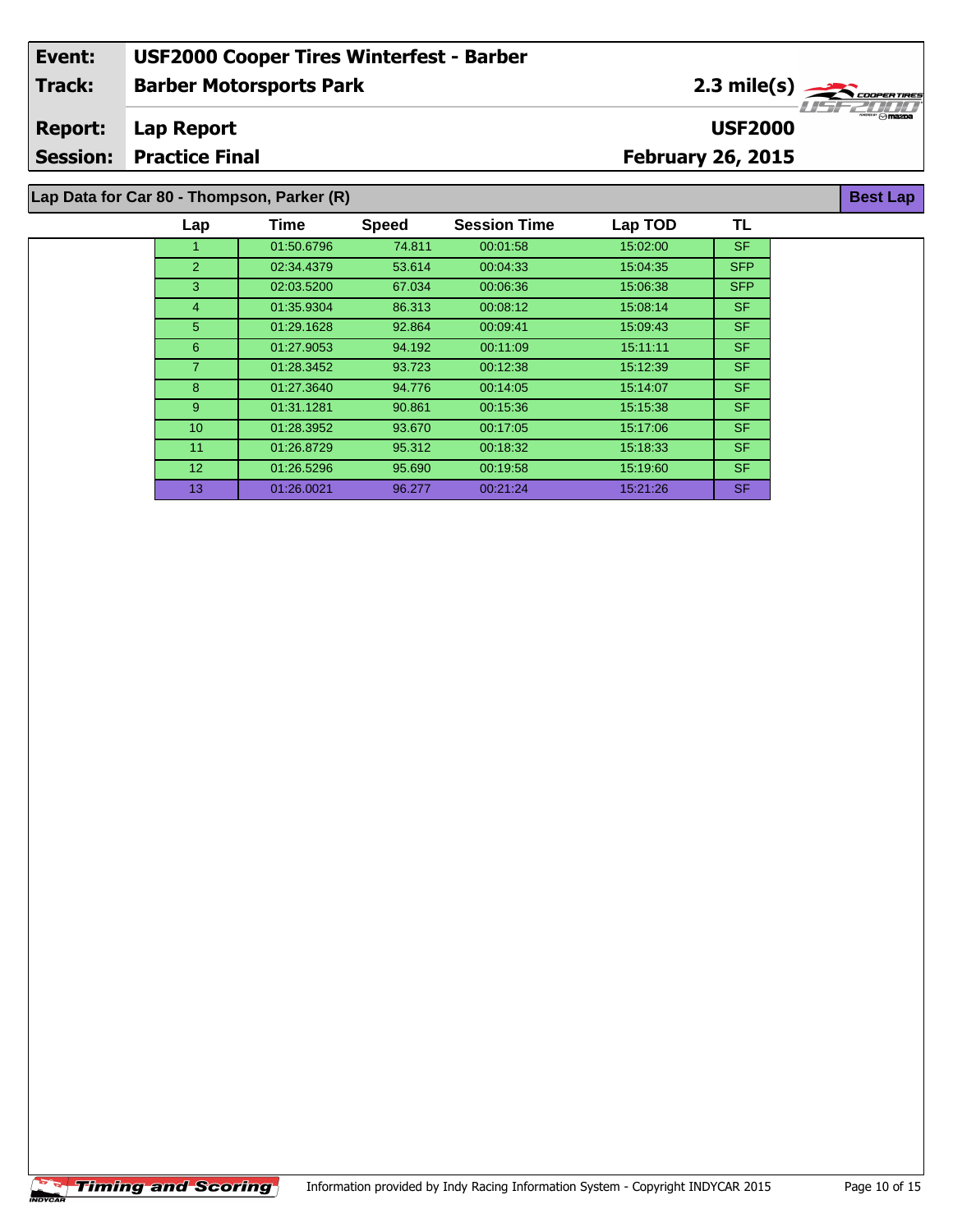#### **Barber Motorsports Park Lap Report February 26, 2015 Event: USF2000 Cooper Tires Winterfest - Barber Track: Report: Session: Practice Final USF2000** 2.3 mile(s) **Best Lap Lap Data for Car 81 - Agren, Ayla (R)**

| Lap             | <b>Time</b> | <b>Speed</b> | <b>Session Time</b> | Lap TOD  | TL        |
|-----------------|-------------|--------------|---------------------|----------|-----------|
|                 | 01:53.6094  | 72.881       | 00:02:03            | 15:02:05 | <b>SF</b> |
| $\overline{2}$  | 01:38.0065  | 84.484       | 00:03:41            | 15:03:43 | SF.       |
| 3               | 01:34.5690  | 87.555       | 00:05:15            | 15:05:17 | SF.       |
| 4               | 01:35.9164  | 86.325       | 00:06:51            | 15:06:53 | SF.       |
| 5               | 01:33.3742  | 88.675       | 00:08:25            | 15:08:26 | SF.       |
| 6               | 01:31.8166  | 90.180       | 00:09:57            | 15:09:58 | SF.       |
| 7               | 01:30.6843  | 91.306       | 00:11:27            | 15:11:29 | <b>SF</b> |
| 8               | 01:30.8444  | 91.145       | 00:12:58            | 15:12:60 | SF.       |
| 9               | 01:29.9851  | 92.015       | 00:14:28            | 15:14:30 | SF.       |
| 10 <sup>1</sup> | 01:30.4203  | 91.572       | 00:15:58            | 15:16:00 | SF.       |
| 11              | 01:29.7575  | 92.249       | 00:17:28            | 15.17:30 | <b>SF</b> |
| 12 <sup>2</sup> | 01:29.8401  | 92.164       | 00:18:58            | 15:18:60 | SF.       |
| 13              | 01:30.3358  | 91.658       | 00:20:28            | 15:20:30 | SF.       |
|                 |             |              |                     |          |           |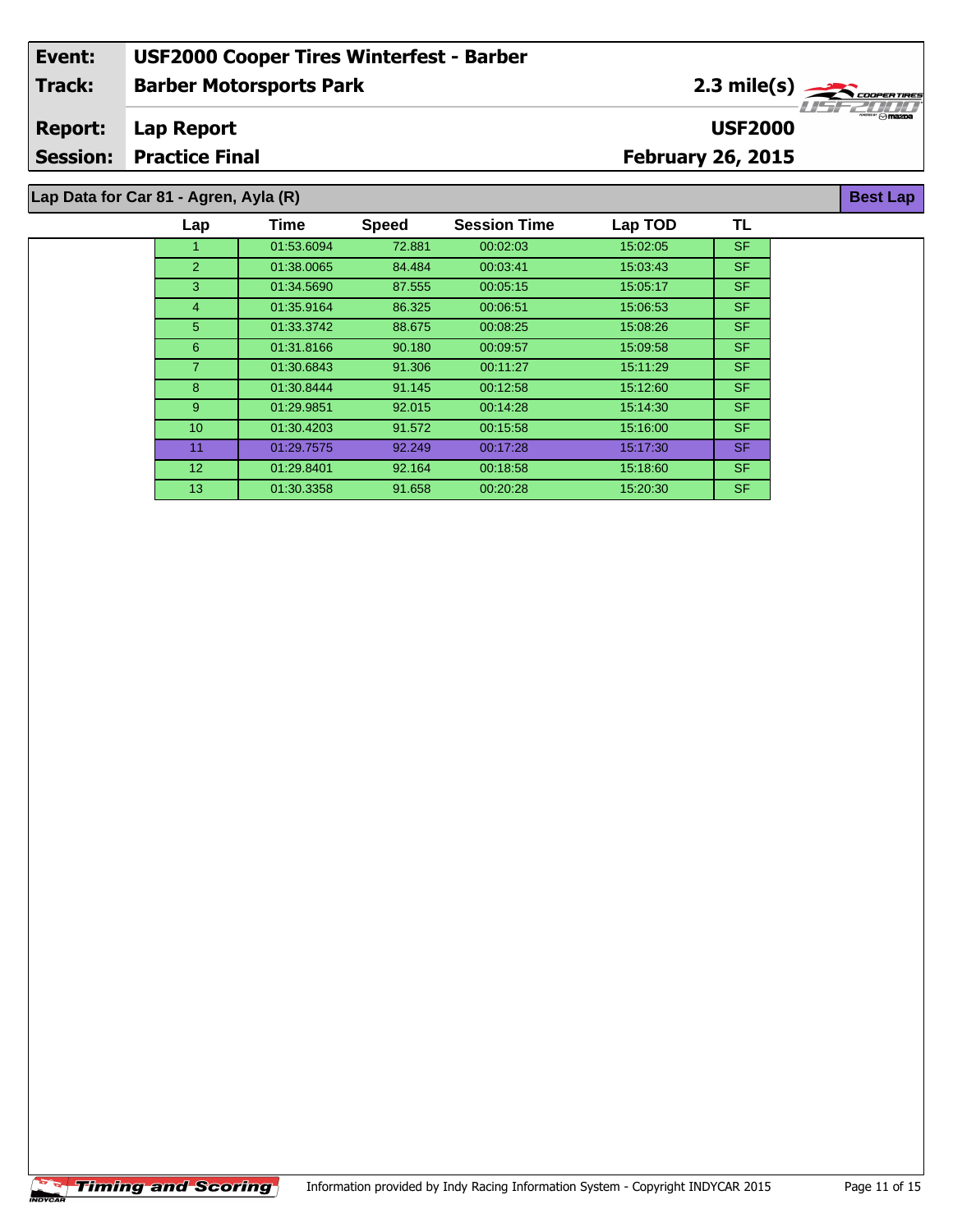#### **Barber Motorsports Park Lap Report February 26, 2015 Event: USF2000 Cooper Tires Winterfest - Barber Track: Report: Session: Practice Final USF2000** 2.3 mile(s) **Best Lap Lap Data for Car 82 - Gabin, Luke (R)**

| Lap             | Time       | <b>Speed</b> | <b>Session Time</b> | Lap TOD  | TL        |
|-----------------|------------|--------------|---------------------|----------|-----------|
|                 | 01:56.1394 | 71.294       | 00:02:02            | 15:02:04 | <b>SF</b> |
| $\overline{2}$  | 01:36.0605 | 86.196       | 00:03:38            | 15:03:40 | SF.       |
| 3               | 01:33.4739 | 88.581       | 00:05:11            | 15:05:13 | SF.       |
| 4               | 01:30.3735 | 91.620       | 00:06:42            | 15:06:44 | SF.       |
| 5.              | 01:29.5852 | 92.426       | 00:08:11            | 15:08:13 | SF.       |
| 6               | 01:28.6138 | 93.439       | 00:09:40            | 15:09:42 | SF.       |
| $\overline{7}$  | 01:28.3320 | 93.737       | 00:11:08            | 15:11:10 | SF.       |
| 8               | 01:28.5940 | 93.460       | 00:12:37            | 15:12:39 | SF.       |
| 9               | 01:27.9588 | 94.135       | 00:14:05            | 15:14:07 | SF.       |
| 10 <sup>°</sup> | 01:27.7001 | 94.413       | 00:15:33            | 15:15:34 | SF.       |
| 11              | 01:26.9547 | 95.222       | 00:16:60            | 15:17:01 | SF.       |
| 12 <sup>2</sup> | 01:26.4570 | 95.770       | 00:18:26            | 15:18:28 | SF.       |
| 13              | 01:26.2926 | 95.953       | 00:19:52            | 15:19:54 | SF.       |
| 14              | 01:27.2664 | 94.882       | 00:21:20            | 15:21:21 | SF.       |
|                 |            |              |                     |          |           |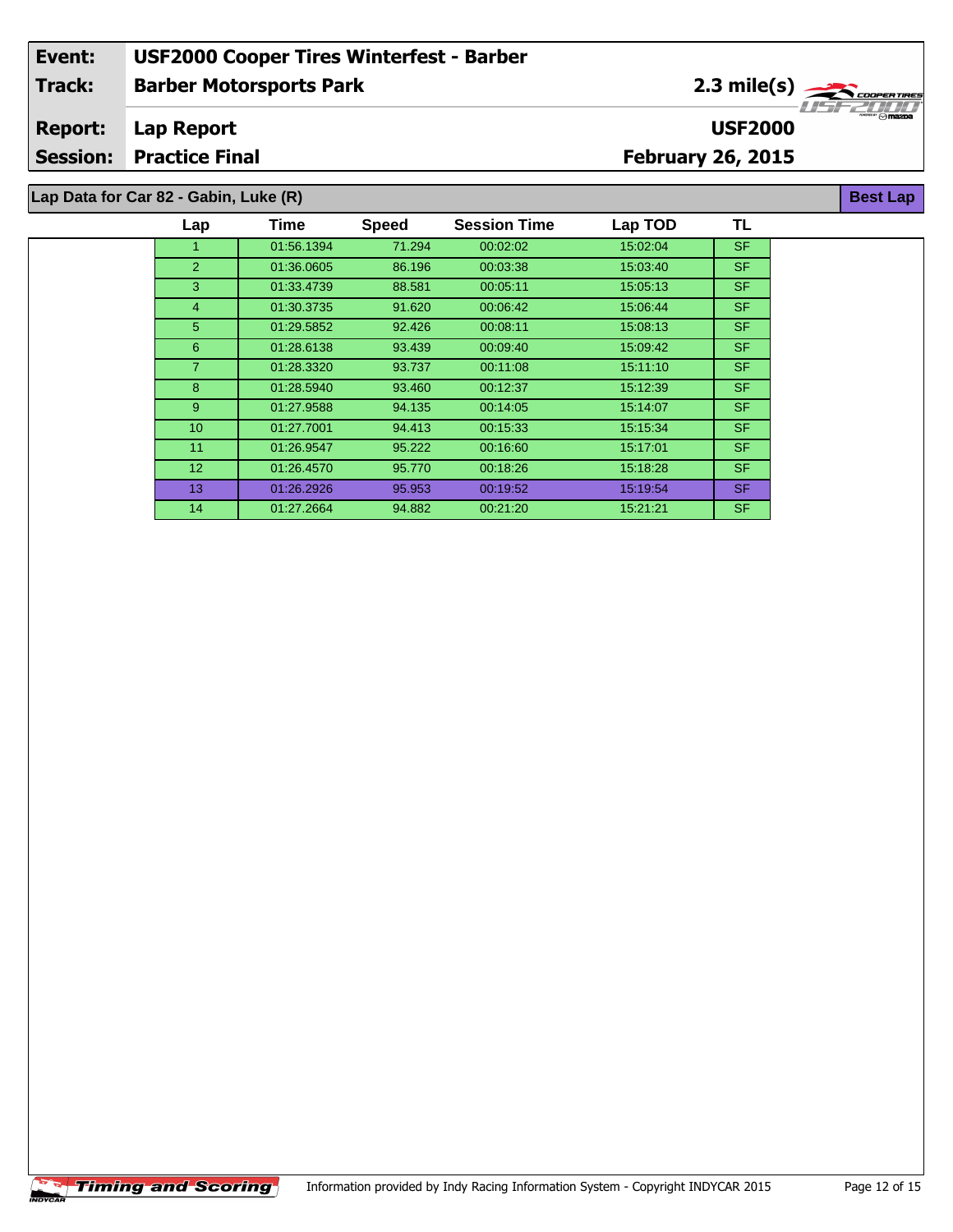#### **Barber Motorsports Park Lap Report February 26, 2015 Event: USF2000 Cooper Tires Winterfest - Barber Track: Report: Session: Practice Final USF2000** 2.3 mile(s)

### **Lap Data for Car 83 - Rickards, Garth (R)**

| Lap             | <b>Time</b> | <b>Speed</b> | <b>Session Time</b> | Lap TOD  | TL        |
|-----------------|-------------|--------------|---------------------|----------|-----------|
|                 | 01:55.7703  | 71.521       | 00:02:04            | 15:02:05 | <b>SF</b> |
| 2               | 01:40.7945  | 82.147       | 00:03:44            | 15:03:46 | SF.       |
| 3               | 01:34.7761  | 87.364       | 00:05:19            | 15:05:21 | <b>SF</b> |
| $\overline{4}$  | 01:33.3327  | 88.715       | 00:06:53            | 15:06:54 | <b>SF</b> |
| 5               | 01:32.8851  | 89.142       | 00:08:25            | 15:08:27 | SF.       |
| 6               | 01:48.5842  | 76.254       | 00:10:14            | 15:10:16 | <b>SF</b> |
| 7               | 01:32.3234  | 89.685       | 00:11:46            | 15:11:48 | <b>SF</b> |
| 8               | 01:31.2793  | 90.711       | 00:13:18            | 15:13:19 | SF.       |
| 9               | 01:30.1298  | 91.868       | 00:14:48            | 15:14:49 | SF.       |
| 10 <sup>°</sup> | 01:29.8489  | 92.155       | 00:16:18            | 15:16:19 | SF.       |
| 11              | 01:33.2860  | 88.759       | 00.17:51            | 15:17:53 | SF.       |
| 12 <sup>2</sup> | 01:28.7794  | 93.265       | 00:19:20            | 15:19:21 | <b>SF</b> |
| 13              | 01:27.9407  | 94.154       | 00:20:48            | 15:20:49 | SF.       |
|                 |             |              |                     |          |           |

**Best Lap**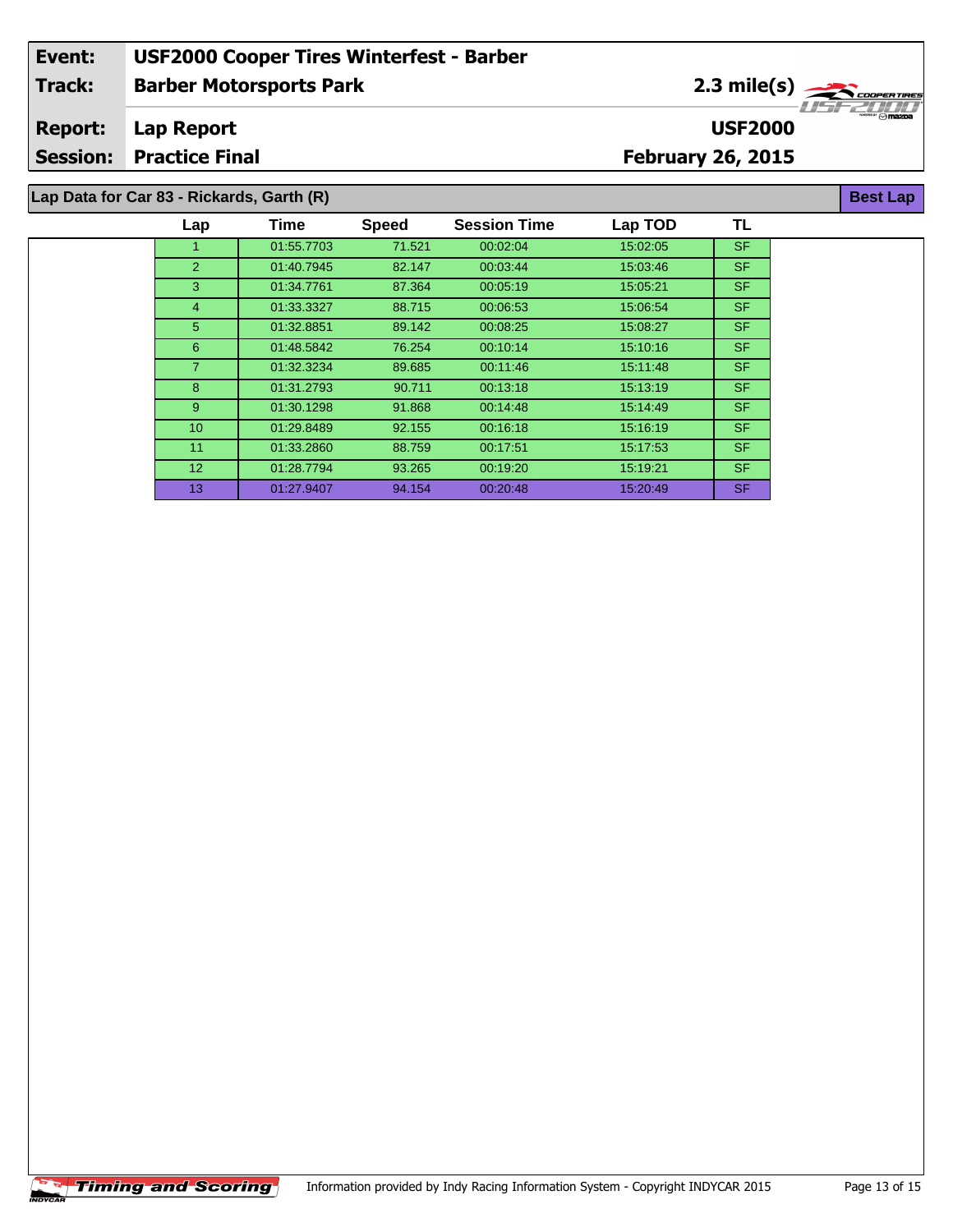#### **Barber Motorsports Park Lap Report February 26, 2015 Event: USF2000 Cooper Tires Winterfest - Barber Track: Report: Session: Practice Final USF2000** 2.3 mile(s) **Best Lap**

# **Lap Data for Car 84 - Lastochkin, Nikita (R)**

| Lap             | Time       | <b>Speed</b> | <b>Session Time</b> | Lap TOD  | TL        |
|-----------------|------------|--------------|---------------------|----------|-----------|
|                 | 01:54.2914 | 72.446       | 00:02:04            | 15:02:06 | <b>SF</b> |
| 2               | 01:38.2706 | 84.257       | 00:03:42            | 15:03:44 | <b>SF</b> |
| 3               | 01:33.9507 | 88.131       | 00:05:16            | 15:05:18 | <b>SF</b> |
| $\overline{4}$  | 01:34.1164 | 87.976       | 00:06:50            | 15:06:52 | <b>SF</b> |
| 5               | 01:31.4361 | 90.555       | 00:08:22            | 15:08:24 | <b>SF</b> |
| 6               | 01:30.3411 | 91.653       | 00:09:52            | 15:09:54 | <b>SF</b> |
| $\overline{7}$  | 01:29.4774 | 92.537       | 00:11:22            | 15:11:23 | <b>SF</b> |
| 8               | 01:29.4263 | 92.590       | 00:12:51            | 15:12:53 | SF.       |
| 9               | 01:28.5649 | 93.491       | 00:14:20            | 15:14:21 | <b>SF</b> |
| 10              | 01:28.1854 | 93.893       | 00:15:48            | 15.15.50 | <b>SF</b> |
| 11              | 01:28.6707 | 93.379       | 00:17:17            | 15:17:18 | <b>SF</b> |
| 12 <sup>2</sup> | 01:28.7133 | 93.334       | 00:18:45            | 15:18:47 | <b>SF</b> |
| 13              | 01:27.8212 | 94.282       | 00:20:13            | 15:20:15 | <b>SF</b> |